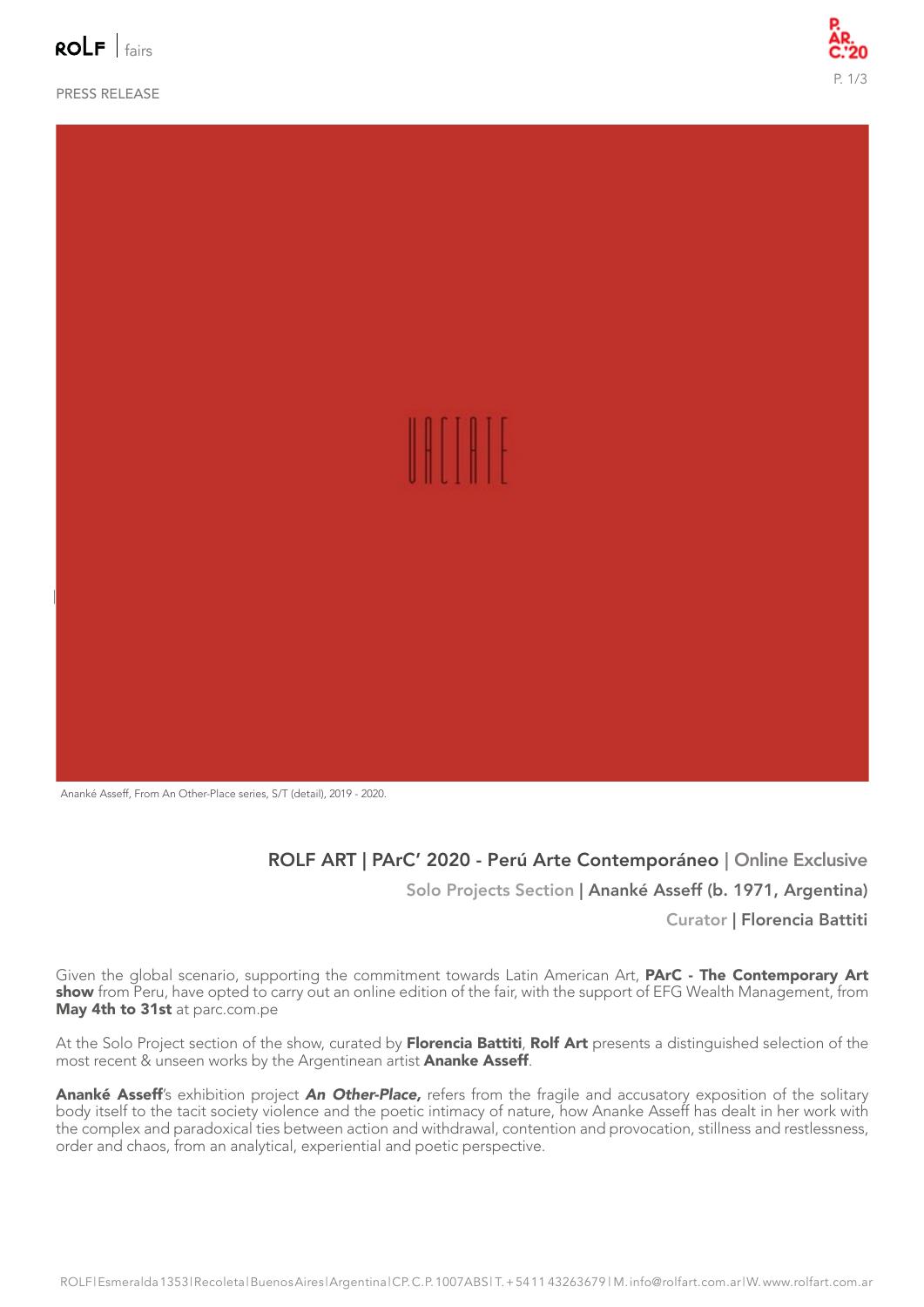



## An Other-Place, 2019 - 2020 | Por Ananké Asseff

The project An Other-Place reformulates old standards, exploring in-depth the concept of a new order from an analytical, experiential and poetic perspective. It vacillates between simplicity and complexity, and enquires about the emergence that can be understood precisely as the transition of the interaction between simple rules and complex processes.In this project Asseff alludes concretely to simple and everyday situations, putting forward a dialogue – by means of an experience – between the abstract and the concrete. The idea of finding a physical phenomenon that is capable of making evident the transition between what is real and what is not visible, but perceived by the senses in everyday life. Objectualization and action become an experience. Vibrations that stimulate unseen.

Chaos is a kind of metaphorical stampede which aims to determine an inaugural and decisive expansion of Space towards a different Order. It is in this sense, that Asseff enquires into the redundant stigmas that unsettle us in the face of the Idea of Change.

 $\_$  , and the set of the set of the set of the set of the set of the set of the set of the set of the set of the set of the set of the set of the set of the set of the set of the set of the set of the set of the set of th

Chaos is necessary. Disorder for a new order, new forms, new logics.

## SOLO PROJECTS | Florencia Battiti

 *"(…) El mundo va a acabarse antes que la poesía*  y la poesía continuará afirmando su devoción a lo perdido (...)" Tania Ganitsky

Emprender la tarea de escribir un texto curatorial en plena cuarentena tras el avance de la pandemia del Covid-19 implica resignificar las decisiones y las elecciones tomadas solo unos días atrás, cuando el mundo era otro. Si frente a este drástico cambio de escenario estamos, entonces, ante la exigencia de barajar y dar de nuevo, las prácticas artísticas se perfilan como experiencias capaces de hacernos reflexionar pero en términos de interrogación, de instarnos a imaginar nuevos modos de comunidad pero sin disolver las diferencias e, incluso, en el contexto de una feria de arte, de asumir la estrecha relación entre las obras y su comercialización como una instancia de desafío que habilite la reflexión crítica.

Así, las obras seleccionadas para este Solo Project ofrecen la oportunidad de tomarle el pulso a la contemporaneidad a partir de poéticas configuradas en contextos sociopolíticos diversos aunque provengan, todas ellas, de América Latina.

Oriundo de Perú, Fernando Gutiérrez (1978), conocido como Huanchaco, explora los contrapuntos entre las cosmogonías surgidas a partir de los procesos colonizadores y las creencias populares contemporáneas. Por su parte, la artista argentina Ananké Asseff (1971) reformula la estética de los viejos estandartes para ahondar en las nociones de orden y caos pero atendiendo a la sensorialidad corporal y al punto de vista adoptado en relación al entorno inmediato. Las piezas del brasileño Tulio Pinto (1974) operan a partir de la tensión entre opuestos e indagan en el comportamiento de los materiales, logrando configuraciones armónicas a partir de elementos visualmente contrapuestos. Posando su atención en las huellas que la historia imprime sobre las estructuras arquitectónicas de las ciudades, la bogotana Leyla Cárdenas construye esculturas blandas que tienen a las nociones de "ruina" y "memoria" en el centro de sus exploraciones.

Si bien es cierto que el arte se encuentra inscripto en condiciones de mercado específicas no resulta menos cierto que sigue siendo una práctica que no se resigna al estado de las cosas y que se asume como una potencia deseante, como un vía de reflexión pausada, de disfrute intelectual y de tiempo bien perdido.

#### Florencia Battiti